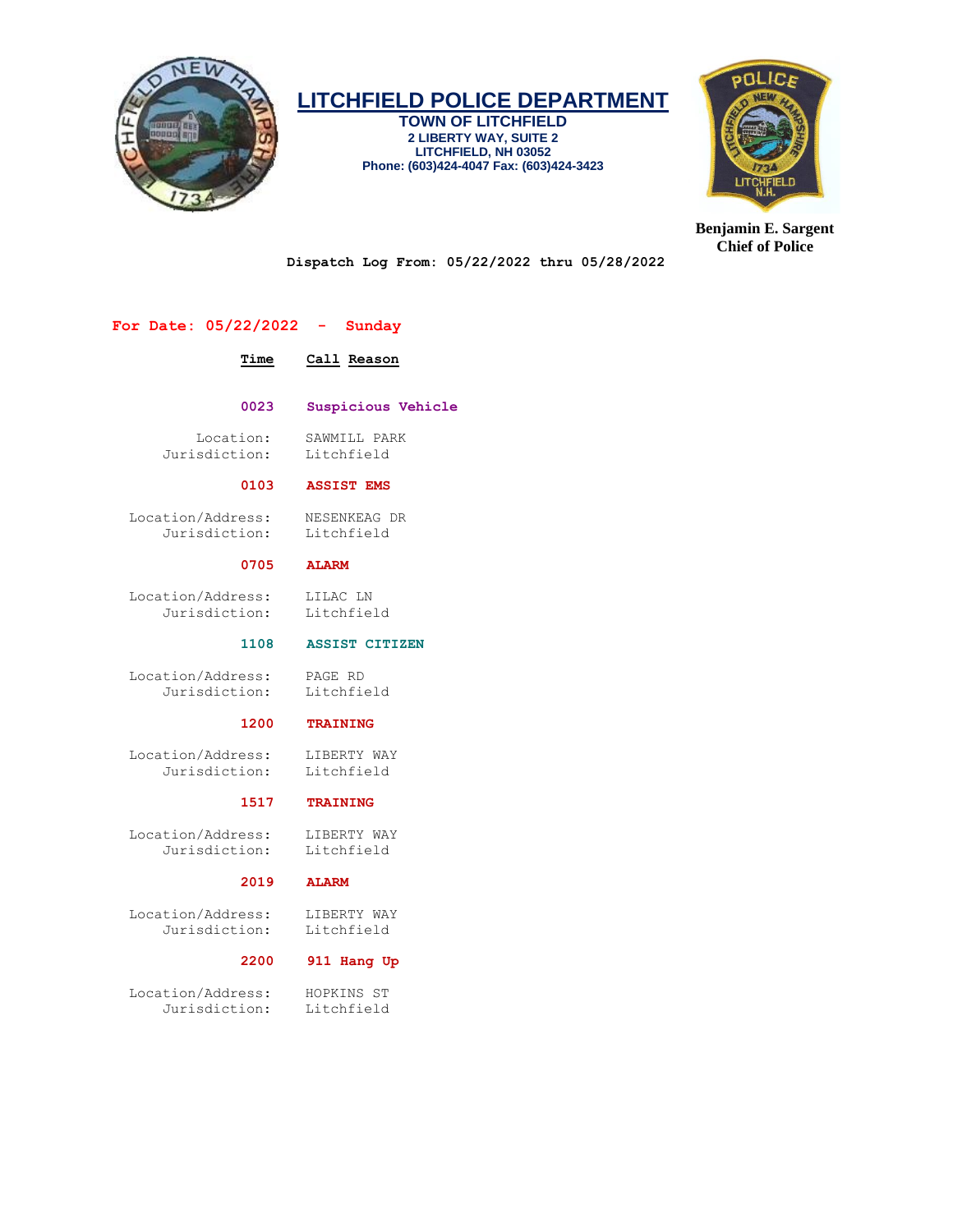# **For Date: 05/23/2022 - Monday**

#### **0210 Suspicious Vehicle**

 Location/Address: CHARLES BANCROFT HWY Jurisdiction: Litchfield

 **0614 ALARM**

#### **0425 ASSIST OTHER AGENCY**

 Location/Address: BRADFORD DR Jurisdiction: Litchfield

Location/Address: CHARLES BANCROFT HWY

Jurisdiction: Litchfield

# **1046 ASSIST OTHER AGENCY**

 Location/Address: LIBERTY WAY Jurisdiction: Litchfield

#### **1108 ASSIST CITIZEN**

 Location/Address: LIBERTY WAY Jurisdiction: Litchfield

# **1153 Vin Check**

 Location/Address: CHARLES BANCROFT HWY Jurisdiction: Litchfield

#### **1217 Follow Up**

 Location/Address: LIBERTY WAY Jurisdiction: Litchfield

# **1252 Follow Up**

 Location/Address: CHARLES BANCROFT HWY Jurisdiction: Litchfield

# **1355 ASSIST EMS**

 Location/Address: CHARLES BANCROFT HWY Jurisdiction: Litchfield

 Location/Address: MOLSOM CIR Jurisdiction: Litchfield

# **1657 ASSIST EMS**

# **1750 Police Assistance**

 Location/Address: BRENTON ST Jurisdiction: Litchfield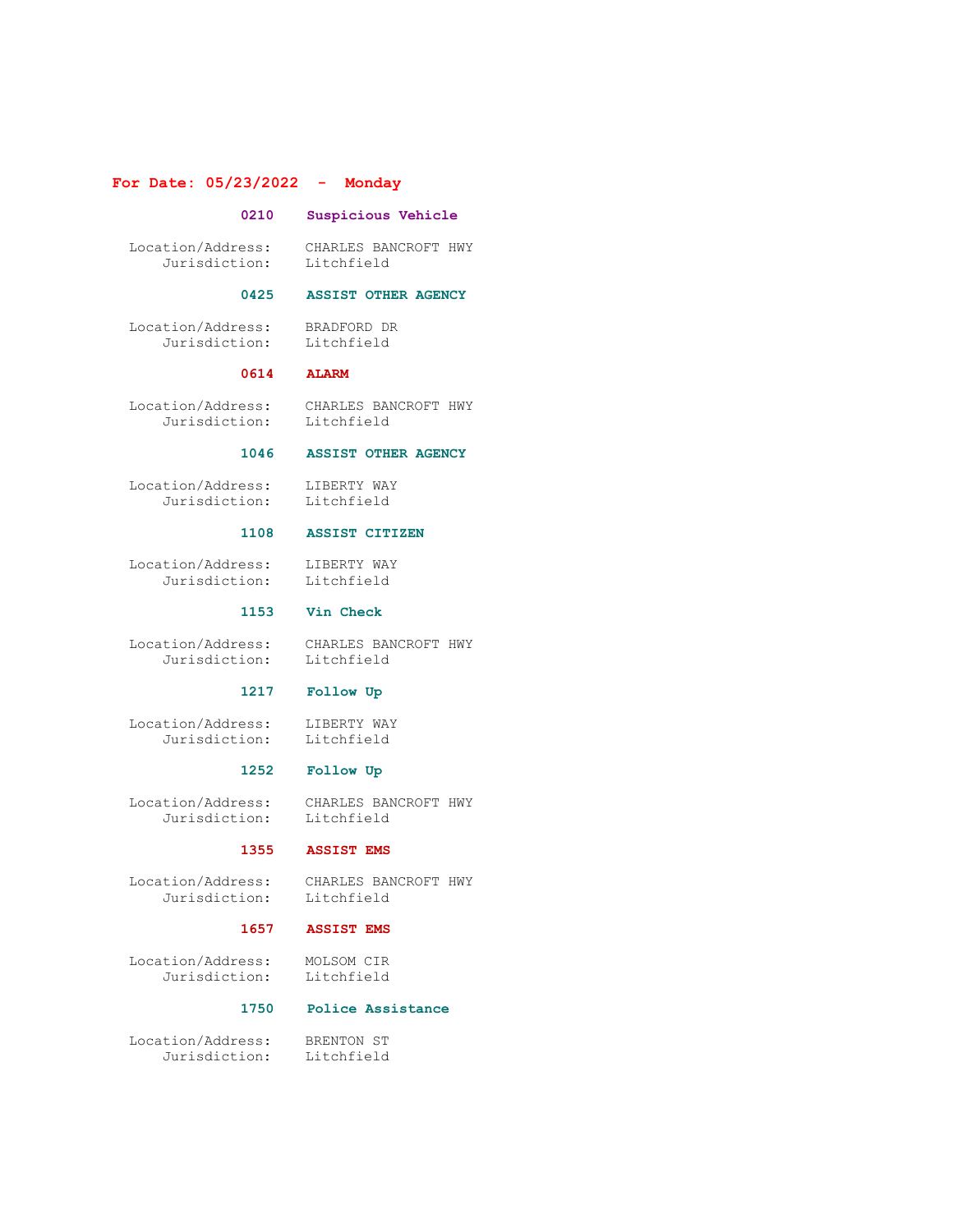

**TOWN OF LITCHFIELD 2 LIBERTY WAY, SUITE 2 LITCHFIELD, NH 03052 Phone: (603)424-4047 Fax: (603)424-3423**



**Benjamin E. Sargent Chief of Police**

#### **1822 Animal Involved Incident**

 Location/Address: TROLLEY RD Jurisdiction: Litchfield

# **For Date: 05/24/2022 - Tuesday**

## **0235 SUSPICIOUS ACTIVITY**

 Location/Address: COLWELL CIR Jurisdiction: Litchfield

# **0752 Community Relations**

 Location/Address: HIGHLANDER CT Jurisdiction: Litchfield

# **0939 Follow Up**

 Location/Address: HIGHLANDER CT Jurisdiction: Litchfield

### **0948 ASSIST CITIZEN**

Location/Address: LIBERTY WAY<br>Jurisdiction: Litchfield Jurisdiction:

## **1015 ASSIST EMS**

# **1125 MOTOR VEHICLE COMPLAINT**

 Location/Address: PAGE RD Jurisdiction: Litchfield

 **1135 ASSIST OTHER AGENCY**

 Location/Address: LIBERTY WAY Jurisdiction: Litchfield

### **1207 Suspicious Vehicle**

 Location/Address: CHARLES BANCROFT HWY Jurisdiction:

# **1530 Follow Up**

 Location/Address: LIBERTY WAY Jurisdiction: Litchfield

 Location/Address: GIBSON DR Jurisdiction: Litchfield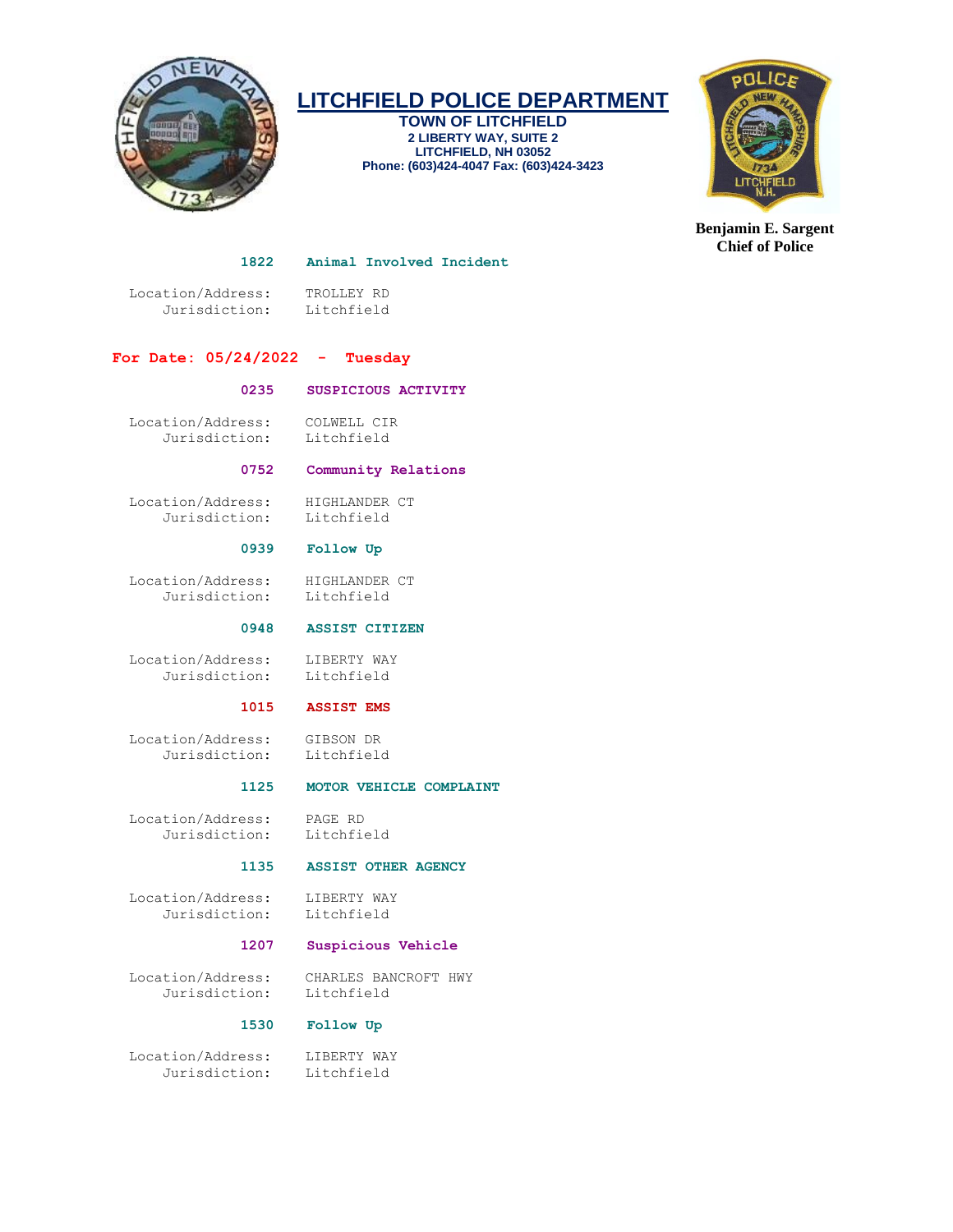#### **1558 Animal Involved Incident**

 Location/Address: ALBUQUERQUE AVE Jurisdiction: Litchfield

#### **1738 ASSIST EMS**

 Location/Address: CHARLES BANCROFT HWY Jurisdiction: Litchfield

#### **1739 FIRE, Structure**

 Location/Address: TALENT RD Jurisdiction: Litchfield

# **1846 ASSIST EMS**

 Location/Address: NIGHTINGALE LN Jurisdiction: Litchfield

#### **1910 WELFARE CHECK**

 Location/Address: CRANBERRY LN Jurisdiction: Litchfield

#### **1942 Road Hazard**

 Location/Address: CHARLES BANCROFT HWY + HILLCREST RD Jurisdiction: Litchfield

#### **For Date: 05/25/2022 - Wednesday**

#### **0200 Police Assistance**

 Location/Address: KEMO CIR Jurisdiction: Litchfield

#### **0553 Motor Vehicle Accident**

 Location/Address: DERRY RD Jurisdiction: Litchfield

#### **0917 Community Relations**

 Location/Address: CHARLES BANCROFT HWY Jurisdiction: Litchfield

#### **0927 ASSIST OTHER AGENCY**

Location/Address: LIBERTY WAY<br>Jurisdiction: Litchfield Jurisdiction:

# **0931 Community Relations**

 Location/Address: HIGHLANDER CT Jurisdiction: Litchfield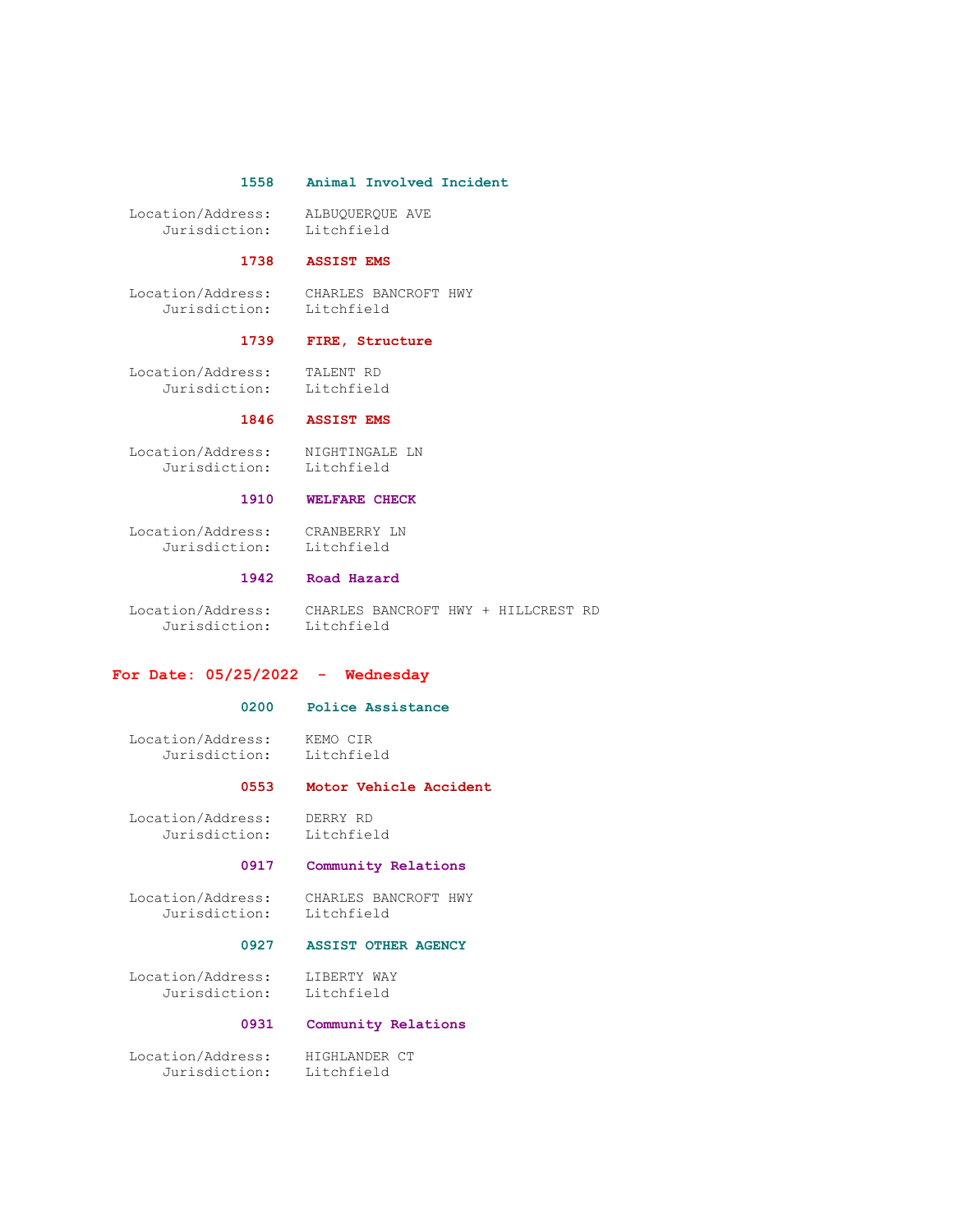

**TOWN OF LITCHFIELD 2 LIBERTY WAY, SUITE 2 LITCHFIELD, NH 03052 Phone: (603)424-4047 Fax: (603)424-3423**



**Benjamin E. Sargent Chief of Police**

#### **1014 ASSIST OTHER AGENCY**

 Location/Address: LIBERTY WAY Jurisdiction: Litchfield

#### **1016 Community Relations**

 Location/Address: MCELWAIN DR Jurisdiction: Litchfield

#### **1049 Community Relations**

Jurisdiction: Litchfield

Location/Address: CHARLES BANCROFT HWY

#### **1051 Suspicious Vehicle**

Jurisdiction: Litchfield

Location/Address: ALBUQUERQUE AVE + PINECREST RD

#### **1119 ASSIST EMS**

 Location/Address: CHARLES BANCROFT HWY Jurisdiction: Litchfield

# **1156 Animal Involved Incident**

 Location/Address: PAGE RD Jurisdiction: Litchfield

# **1232 Shots Fired**

 Location/Address: TALENT RD + WOODHAWK WAY Jurisdiction: Litchfield

#### **1416 FINGERPRINTING**

 Location/Address: LIBERTY WAY Jurisdiction: Litchfield

# **1636 Animal Involved Incident**

 Location/Address: DERRY RD Jurisdiction: Litchfield

# **1842 ASSIST CITIZEN**

 Location/Address: PAGE RD Jurisdiction: Litchfield

#### **1946 DOMESTIC DISTURBANCE**

 Location/Address: LOUISE DR Jurisdiction: Litchfield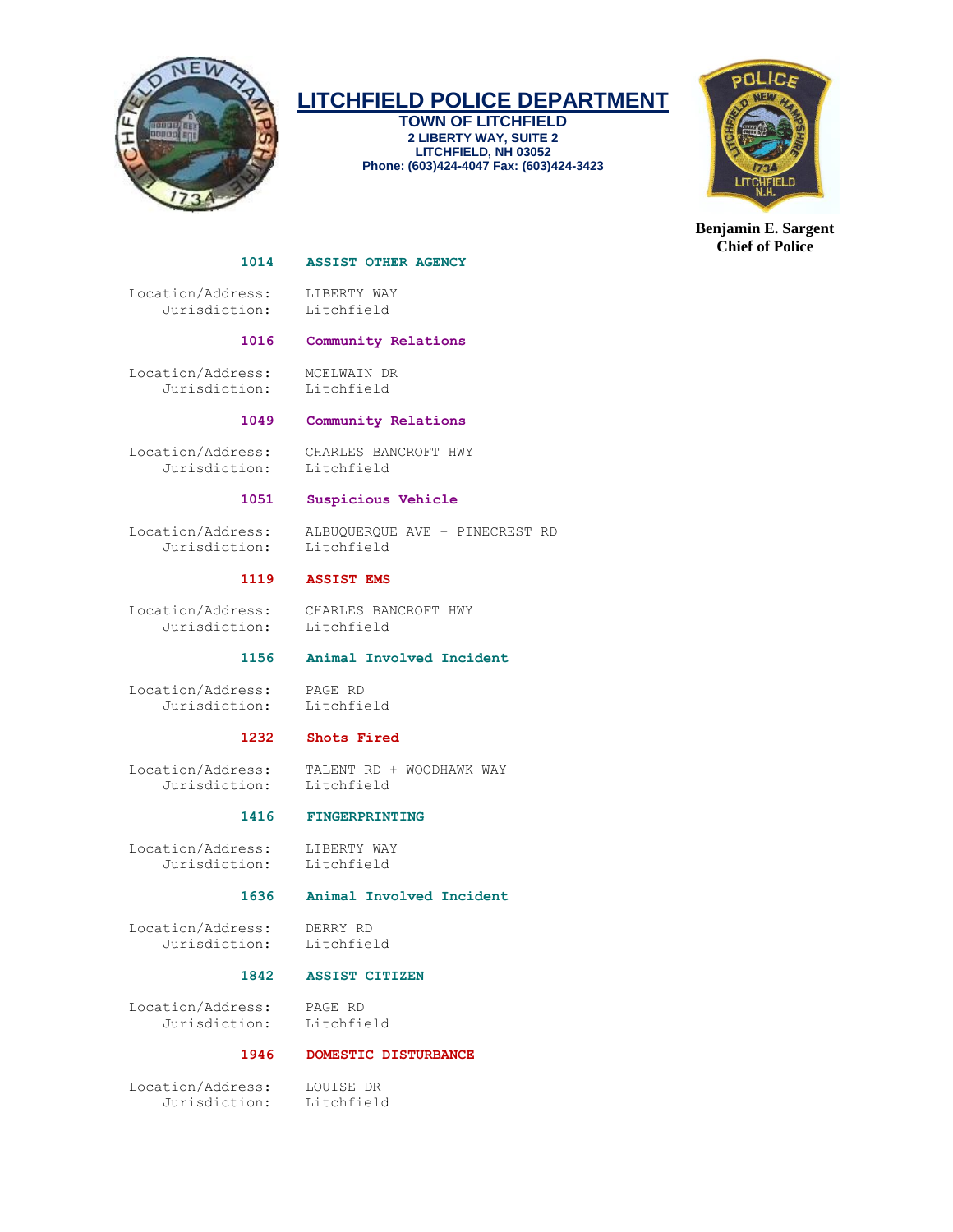## **1955 ASSIST OTHER AGENCY**

| Location/Address: | LIBERTY WAY |
|-------------------|-------------|
| Jurisdiction:     | Litchfield  |

# **2019 COMPLAINT**

 Location/Address: CHARLES BANCROFT HWY Jurisdiction: Litchfield

# **For Date: 05/26/2022 - Thursday**

#### **0003 Animal Involved Incident**

 Location/Address: CHARLES BANCROFT HWY Jurisdiction: Litchfield

#### **0601 WELFARE CHECK**

 Location/Address: PAGE RD Jurisdiction: Litchfield

# **0711 Animal Involved Incident**

 Location/Address: RECYCLING WAY Jurisdiction: Litchfield

## **0820 Community Relations**

 Location/Address: MCELWAIN DR Jurisdiction: Litchfield

#### **0847 Trees/Wires Down**

 Location/Address: RONISA AVE Jurisdiction: Litchfield

# **0927 Follow Up**

 Location: CVS HUDSON Jurisdiction: Litchfield

# **0933 Community Relations**

 Location/Address: HIGHLANDER CT Jurisdiction: Litchfield

# **0950 ASSIST OTHER AGENCY**

 Location/Address: LIBERTY WAY Jurisdiction: Litchfield

#### **1018 Community Relations**

 Location/Address: CHARLES BANCROFT HWY Jurisdiction: Litchfield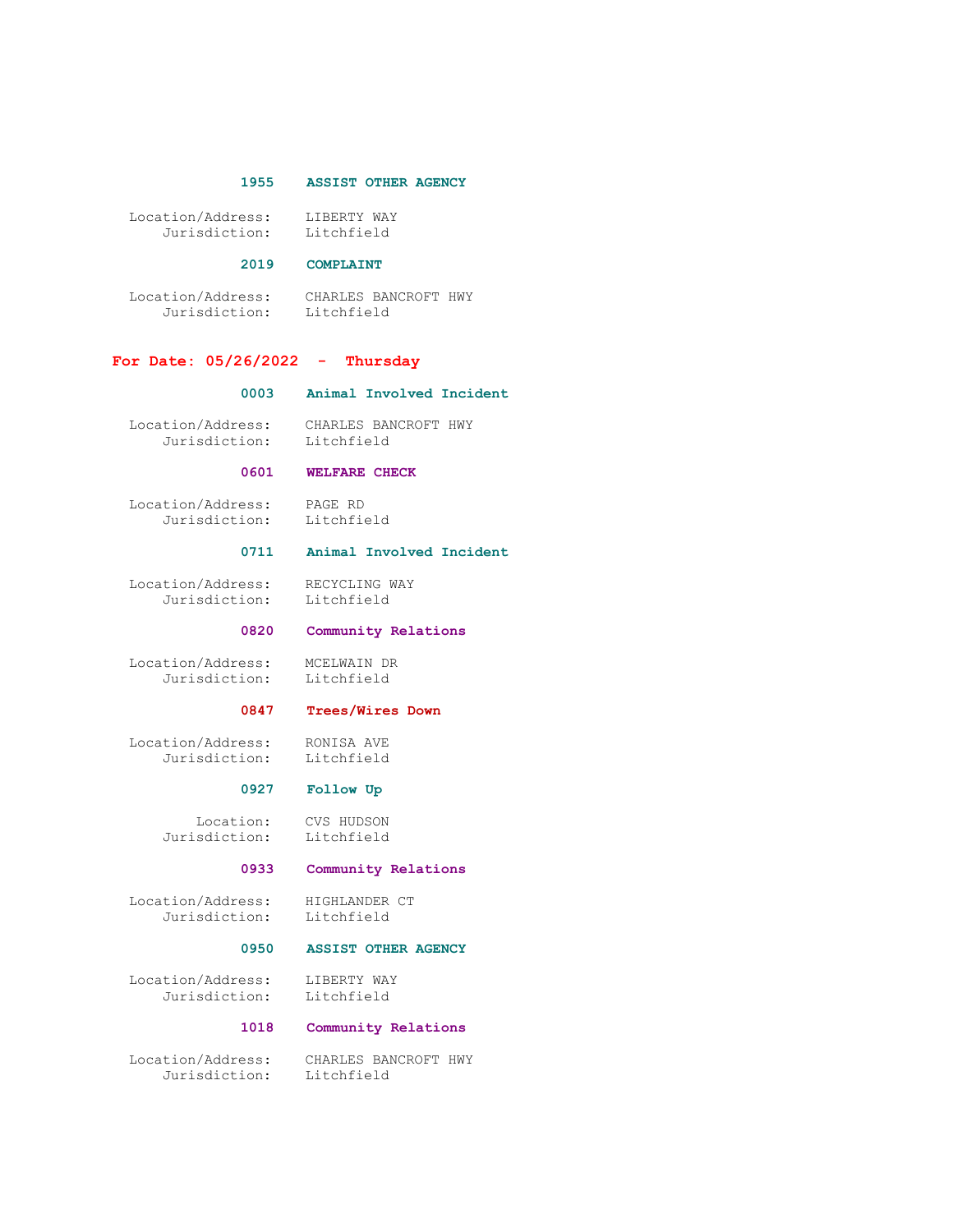

**TOWN OF LITCHFIELD 2 LIBERTY WAY, SUITE 2 LITCHFIELD, NH 03052 Phone: (603)424-4047 Fax: (603)424-3423**



**Benjamin E. Sargent Chief of Police**

# **1515 Follow Up**

 Location/Address: LIBERTY WAY Jurisdiction: Litchfield

# **1543 Community Relations**

 Location/Address: WOODHAWK WAY Jurisdiction: Litchfield

# **1607 SERVE WARRANT**

 Location/Address: STARK LN Jurisdiction: Litchfield

# **1625 ASSIST EMS**

 Location/Address: CHARLES BANCROFT HWY Jurisdiction: Litchfield

## **1728 ASSIST OTHER AGENCY**

 Location/Address: HALSEY CT Jurisdiction: Litchfield

# **1925 Vin Check**

 Location/Address: GRIFFIN LN Jurisdiction: Litchfield

# **1948 Suspicious Vehicle**

 Location/Address: FALLON DR Jurisdiction: Litchfield

# **2002 Follow Up**

 Location/Address: LIBERTY WAY Jurisdiction: Litchfield

# **For Date: 05/27/2022 - Friday**

# **0720 ASSIST EMS**

 Location/Address: MOLSOM CIR Jurisdiction: Litchfield

# **0854 Vin Check**

 Location/Address: CHARLES BANCROFT HWY Jurisdiction: Litchfield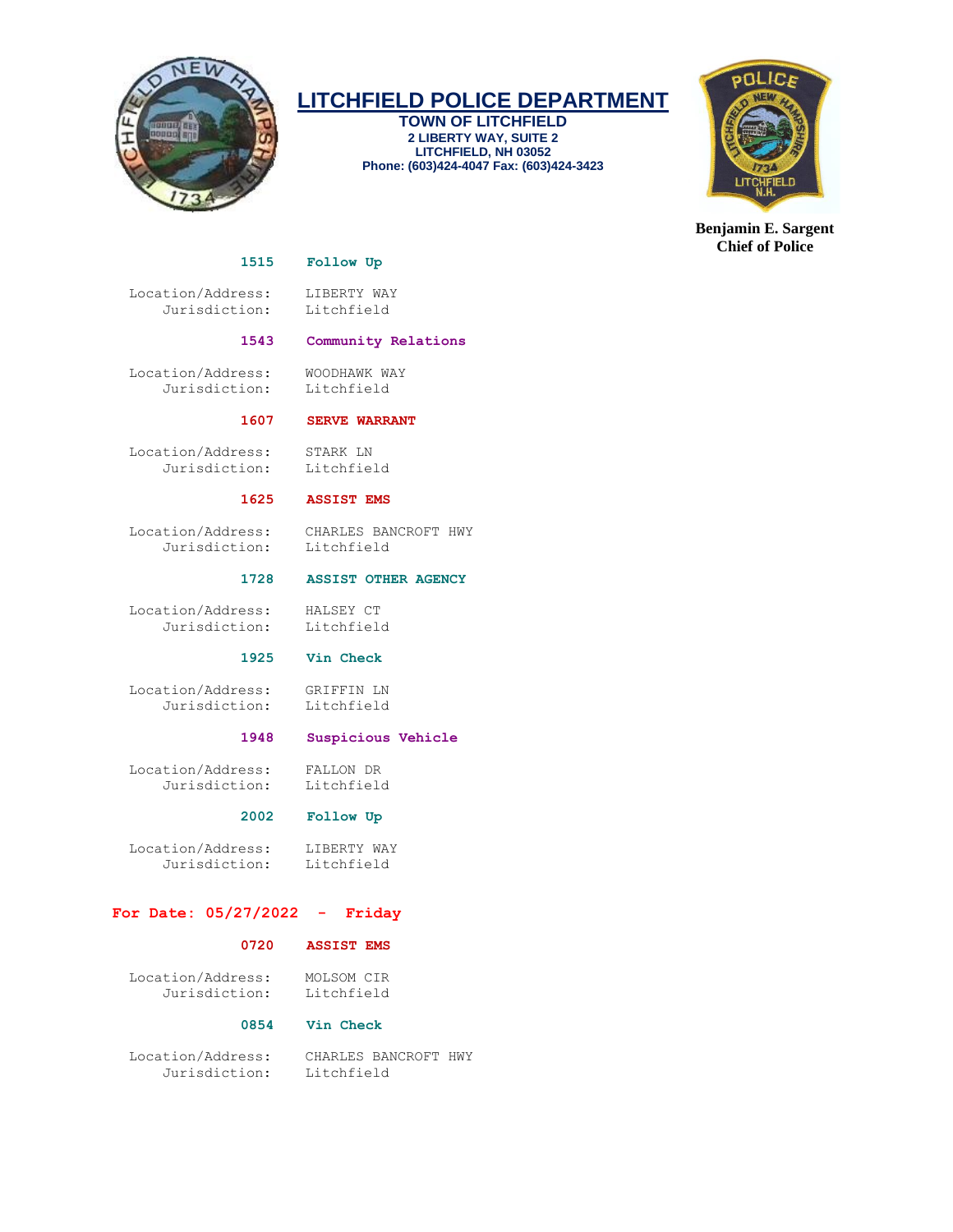#### **0927 Community Relations**

 Location/Address: HIGHLANDER CT Jurisdiction: Litchfield

#### **0950 ASSIST CITIZEN**

 Location/Address: LIBERTY WAY Jurisdiction: Litchfield

## **0954 MOTOR VEHICLE COMPLAINT**

Jurisdiction: Litchfield

Location/Address: CHARLES BANCROFT HWY

# **0957 Community Relations**

 Location/Address: MCELWAIN DR Jurisdiction: Litchfield

# **1000 ASSIST CITIZEN**

 Location/Address: LIBERTY WAY Jurisdiction: Litchfield

#### **1008 Community Relations**

 Location/Address: CHARLES BANCROFT HWY Jurisdiction: Litchfield

# **1231 COMPLAINT**

 Location/Address: CAMPBELL DR Jurisdiction: Litchfield

# **1308 MOTOR VEHICLE LOCKOUT**

 Location/Address: CHARLES BANCROFT HWY Jurisdiction: Litchfield

## **1401 Vin Check**

 Location/Address: PHEASANT LN Jurisdiction: Litchfield

# **1433 Motor Vehicle Accident**

 Location/Address: HIGHLANDER CT Jurisdiction: Litchfield

# **1919 ASSIST EMS**

 Location/Address: DARLENE LN Jurisdiction: Litchfield

#### **2005 Follow Up**

 Location/Address: LIBERTY WAY Jurisdiction: Litchfield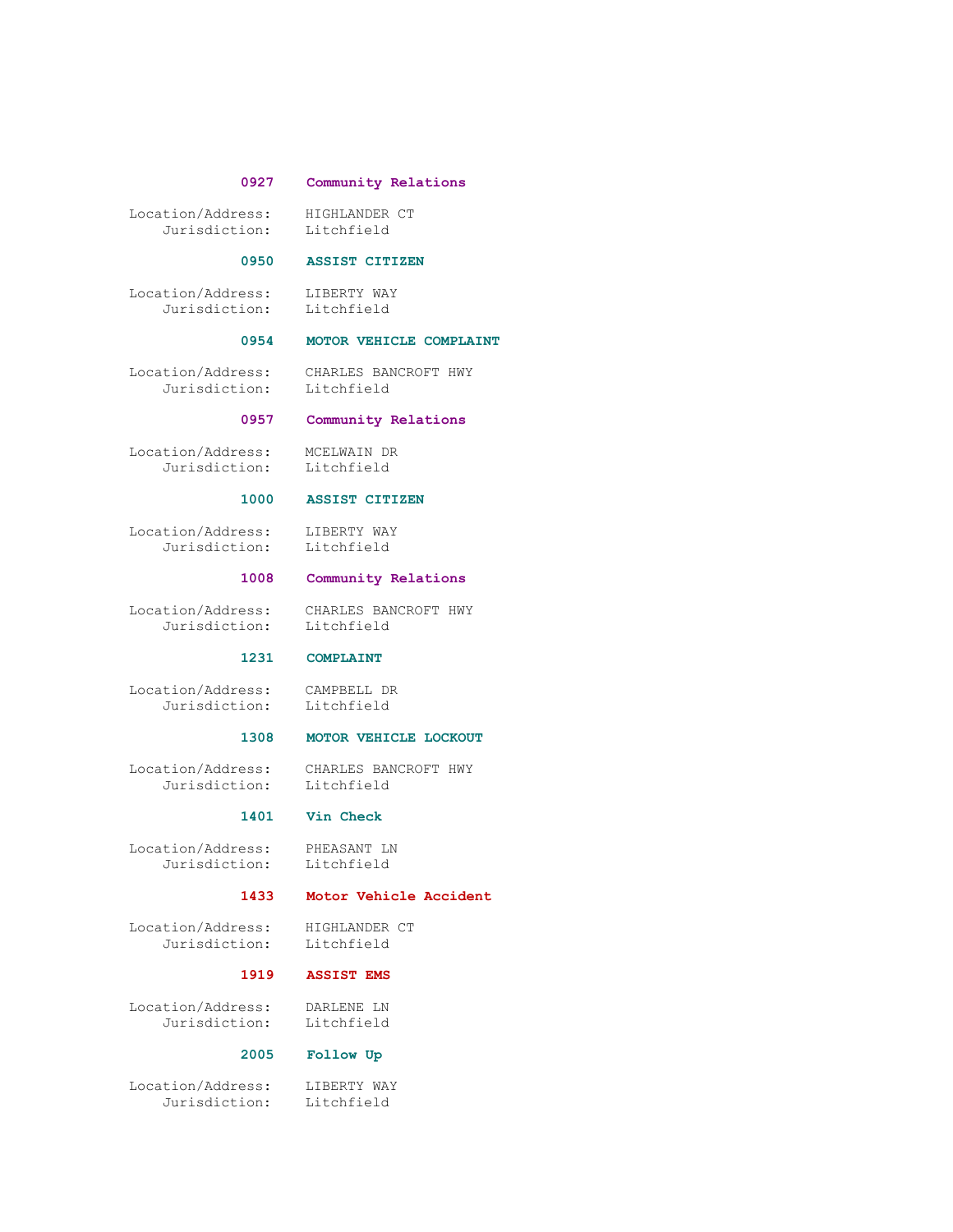

**TOWN OF LITCHFIELD 2 LIBERTY WAY, SUITE 2 LITCHFIELD, NH 03052 Phone: (603)424-4047 Fax: (603)424-3423**



**Benjamin E. Sargent Chief of Police**

#### **2158 SUSPICIOUS ACTIVITY**

 Location/Address: LAUREL ST Jurisdiction: Litchfield

 **2317 DISABLED Motor Vehicle**

 Location/Address: DERRY RD + HORSESHOE DR Jurisdiction:

# **2355 Suspicious Vehicle**

 Location/Address: DERRY RD Jurisdiction: Litchfield

# **For Date: 05/28/2022 - Saturday**

# **0007 DISABLED Motor Vehicle**

Location/Address: PAGE RD

Jurisdiction: Litchfield

# **0306 Motor Vehicle Accident**

 Location/Address: ALBUQUERQUE AVE + STARK LN Jurisdiction:

## **0604 ASSIST OTHER AGENCY**

 Location/Address: CORNING RD Jurisdiction: Litchfield

# **1053 ASSIST EMS**

 Location/Address: PERRY CT Jurisdiction: Litchfield

#### **1053 ASSIST EMS**

 Location/Address: PERRY CT Jurisdiction: Litchfield

### **1053 ASSIST EMS**

 Location/Address: PERRY CT Jurisdiction: Litchfield

#### **1250 Community Relations**

 Location/Address: OLD STAGE RD Jurisdiction: Litchfield